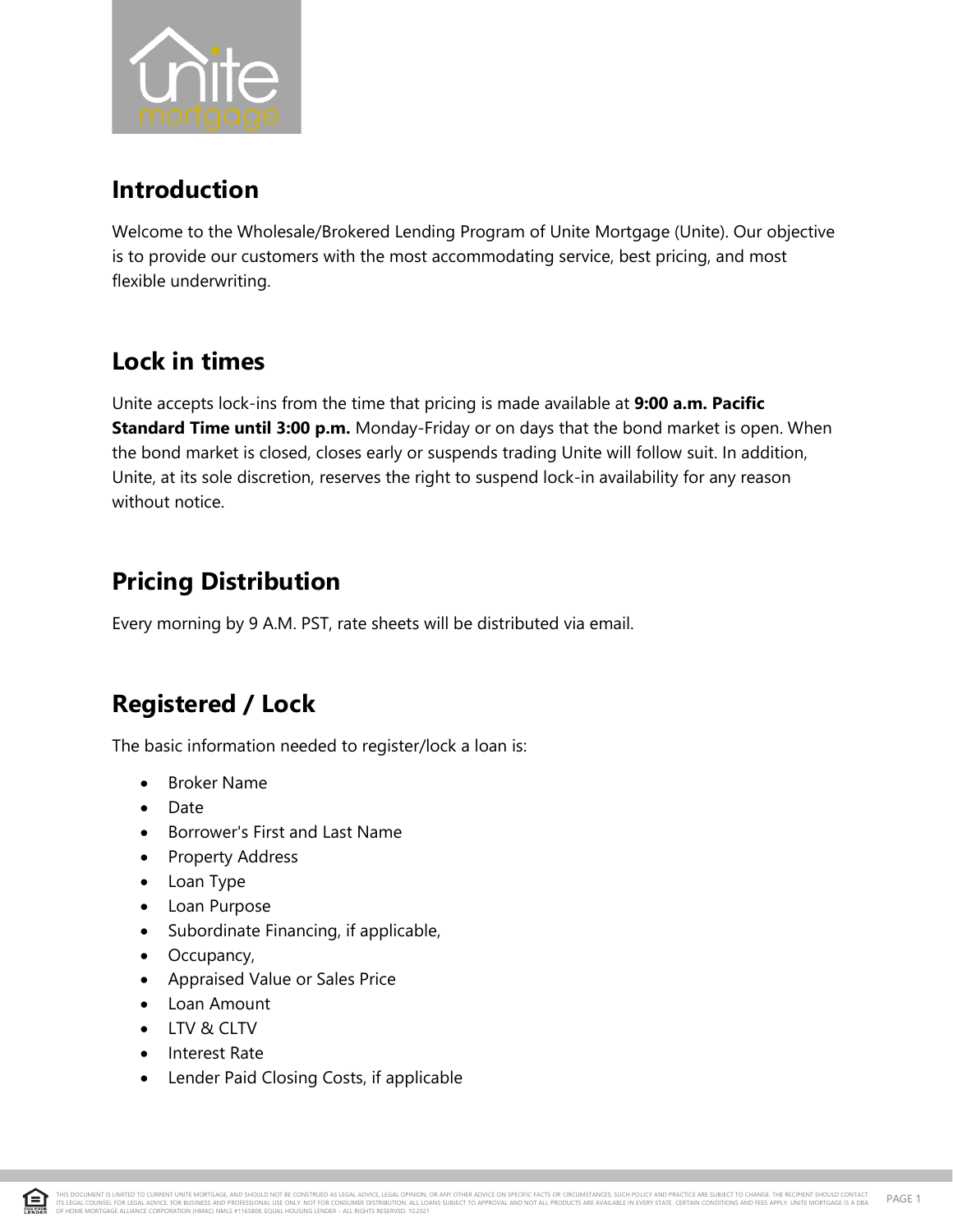

- To lock a loan:
	- o Loan must be registered,
	- o Submitted
	- o Lender paid or borrower paid included in lock request
	- o Non-QM Loans are eligible until "Approved Status"

When locking a loan, Broker agrees to deliver all conditions to fund prior to lock expiration.

| <b>Lock-in Period</b> | <b>Requirements</b>                                                                    |  |
|-----------------------|----------------------------------------------------------------------------------------|--|
| 15 Days               | Loan must be fully approved with all PTD conditions met and minimal PTF<br>conditions. |  |
|                       | Subject to Senior Management approval.                                                 |  |
| 25 Days               | Loan must be submitted in LOS                                                          |  |
| 45 Days               | Loan must be submitted in LOS                                                          |  |

## **Lock Extension**

Brokers may request a lock extension on or before the lock expiration date. The request for the extension must occur prior to or on the day of lock expiration. The extension will guarantee the initially locked rate for an extended period ranging from 1 to 15 days and will be subject to an extension fee. To be eligible for an extension, all extension requests must be received no later than 5:00 p.m. Central time on the day the lock expires.

All lock-in extension requests will be priced using the following pricing structure.

| Number of Days Extended | <b>Extension Fee</b> |
|-------------------------|----------------------|
| 1-4 days                | .03 /day             |
| 5 days                  | .125                 |
| 7 days                  | .187                 |
| 10 days                 | .250                 |
| 15 days                 | .375                 |